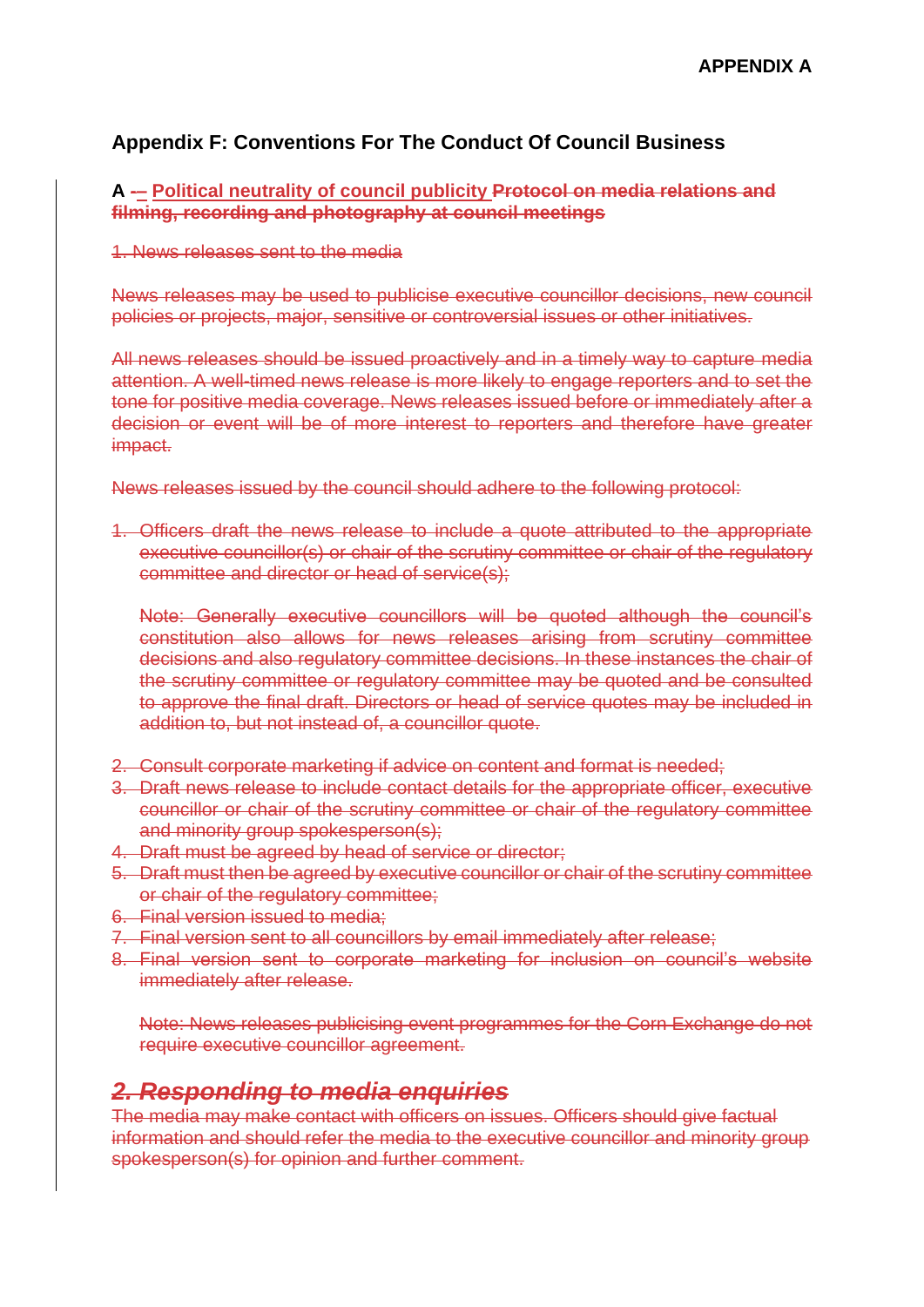## **Request for interviews**

The media may approach officers for interview on a particular issue. The opportunity to take part in an interview should first be offered to the relevant executive councillor or chair of the scrutiny committee or chair of the regulatory committee. If the councillor is not available officers may conduct the interview only after gaining director or head of service level permission to do so.

If an interview request is declined the media should be notified in good time. Saying "no comment" is not an acceptable response. The media must be provided with a written news statement on the issue as a minimum (see process below). Consult corporate marketing if further advice is needed.

### **News statements**

These are issued in response to media enquiries and may often address specific or sensitive issues requiring a quick reply in order to meet media deadlines. News statements issued by the council should adhere to the following protocol:

- 1. Officers draft news statement to include a quote attributed to the appropriate executive councillor(s) or chair of the scrutiny committee or chair of the regulatory committee and/ or director or head of service(s);
- 2. Consult corporate marketing if advice on content and format is needed;
- 3. Draft news statement to include contact details for the appropriate officer, executive councillor or chair of the scrutiny committee or chair of the regulatory committee and minority group spokesperson(s);
- 4. Draft must be agreed by head of service or director;
- 5. Draft must then be agreed by executive councillor or chair of the scrutiny committee or chair of the regulatory committee;
- 6. Final version issued to media;
- 7. Final version sent to corporate marketing for information.

*Note: Generally executive councillors will be quoted although the council's constitution also allows for news statements arising from scrutiny committee decisions and also regulatory committee decisions. In these instances the chair of the scrutiny committee or regulatory committee may be quoted and be consulted to approve the final draft. Directors or head of service quotes may be included in addition to, but not instead of, a councillor quote.*

*If an executive councillor or chair of the scrutiny committee or chair of the regulatory committee is unavailable to approve the news statement and there is a risk of the media deadline being missed the director and/ or head of service has discretion to have the quote attributed to themselves and to issue the news statement without approval from the relevant councillor.*

#### **3. Letters to media organisations**

Occasionally it may be appropriate to send a letter to a media organisation for example to respond to an inaccurate report or to clarify the council's position on a sensitive issue. Letters sent to media organisations should adhere to the following protocol: